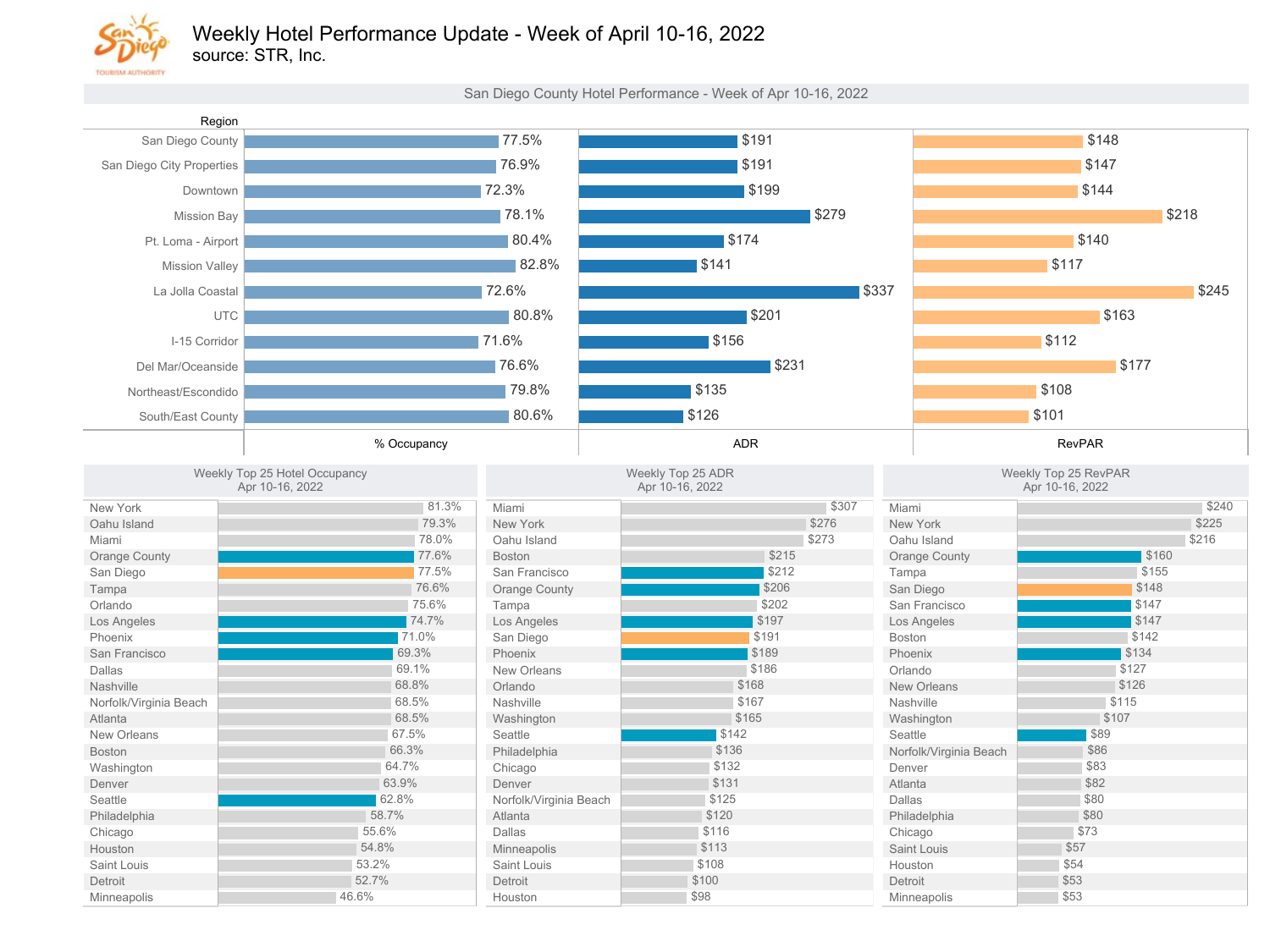

#### San Diego County Weekly Demand & Average Rate Trend Calendar Years 2019-2022, through April 16, 2022 Source: STR, Inc



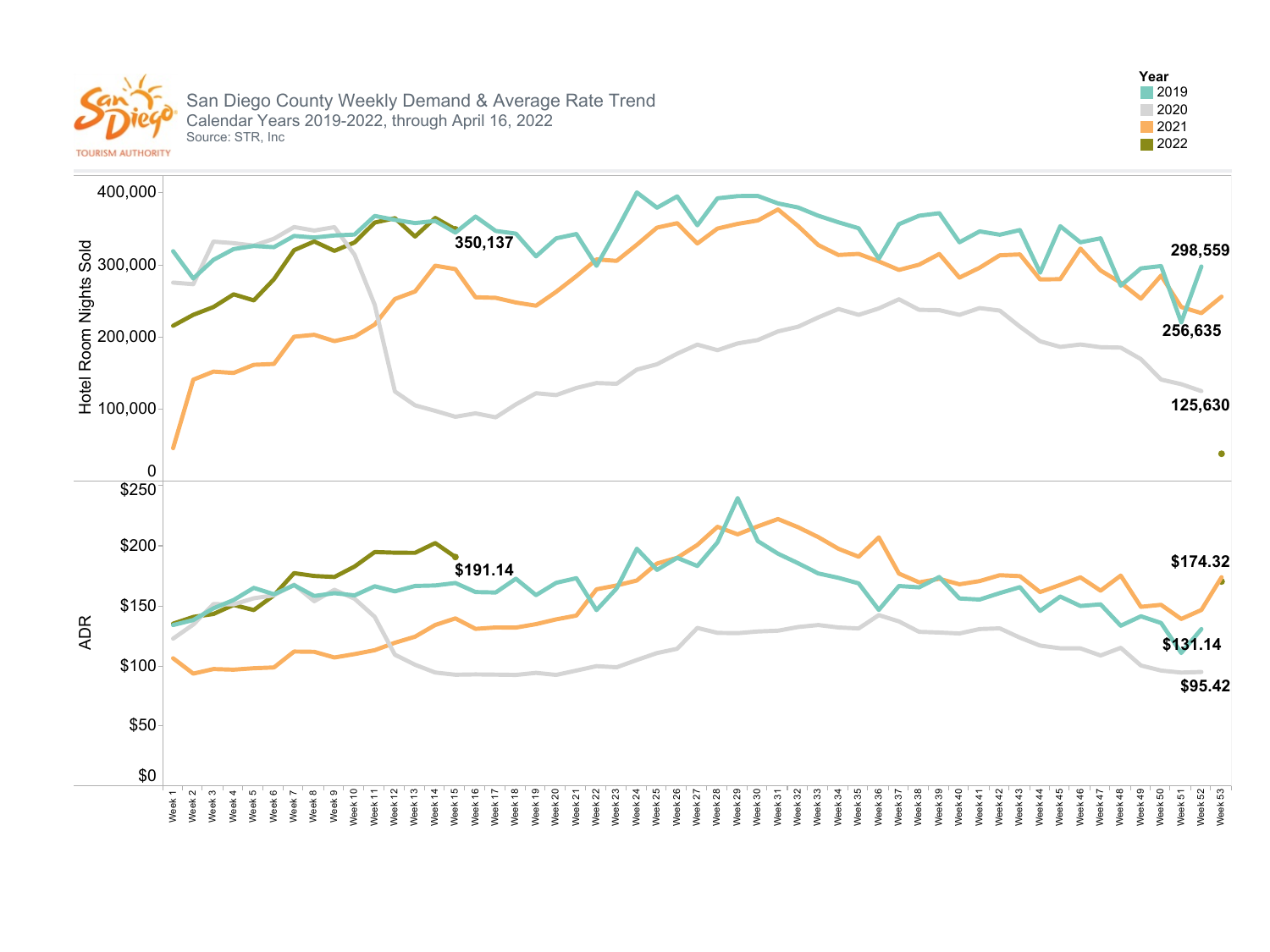

### Last Week's Daily Hotel Performance by Region

Source: STR, Inc.

**TOURISM AUTHORITY** 

|                           |               | Sun, April 10 | Mon, April 11 | Tue, April 12 | Wed, April 13 | Thu, April 14 | Fri, April 15 | Sat, April 16 |
|---------------------------|---------------|---------------|---------------|---------------|---------------|---------------|---------------|---------------|
| San Diego City Properties | Rooms Sold    | 25,809        | 29,416        | 31,375        | 32,225        | 32,301        | 33,572        | 31,850        |
|                           | % Occupancy   | 64.2%         | 73.1%         | 78.0%         | 80.1%         | 80.3%         | 83.4%         | 79.2%         |
|                           | <b>ADR</b>    | \$179.25      | \$186.42      | \$188.36      | \$188.07      | \$185.24      | \$202.77      | \$204.49      |
|                           | <b>RevPAR</b> | \$114.99      | \$136.30      | \$146.89      | \$150.64      | \$148.72      | \$169.20      | \$161.89      |
| Downtown                  | Rooms Sold    | 8,348         | 9,363         | 10,342        | 11,003        | 11,709        | 12,647        | 11,722        |
|                           | % Occupancy   | 56.2%         | 63.1%         | 69.7%         | 74.1%         | 78.9%         | 85.2%         | 79.0%         |
|                           | <b>ADR</b>    | \$193.68      | \$196.67      | \$199.55      | \$197.07      | \$192.13      | \$203.17      | \$207.43      |
|                           | <b>RevPAR</b> | \$108.92      | \$124.04      | \$139.02      | \$146.06      | \$151.54      | \$173.08      | \$163.79      |
| <b>Mission Vallev</b>     | Rooms Sold    | 5,566         | 6,435         | 6,700         | 6,911         | 6,706         | 6,974         | 6,677         |
|                           | % Occupancy   | 70.2%         | 81.2%         | 84.5%         | 87.2%         | 84.6%         | 88.0%         | 84.2%         |
|                           | ADR           | \$131.39      | \$135.91      | \$140.57      | \$139.36      | \$134.68      | \$153.27      | \$151.67      |
|                           | <b>RevPAR</b> | \$92.26       | \$110.33      | \$118.81      | \$121.50      | \$113.93      | \$134.84      | \$127.75      |
|                           | Rooms Sold    | 3,473         | 3,669         | 3,874         | 3,987         | 4,170         | 4,188         | 4,091         |
|                           | % Occupancy   | 71.2%         | 75.2%         | 79.4%         | 81.7%         | 85.5%         | 85.9%         | 83.9%         |
| Pt. Loma - Airport        | ADR           | \$147.20      | \$166.56      | \$164.85      | \$171.72      | \$170.00      | \$195.82      | \$196.91      |
|                           | <b>RevPAR</b> | \$104.80      | \$125.28      | \$130.92      | \$140.36      | \$145.33      | \$168.13      | \$165.14      |
| <b>Mission Bay</b>        | Rooms Sold    | 2,106         | 2,589         | 2,749         | 2,747         | 2,511         | 2,353         | 2,250         |
|                           | % Occupancy   | 66.5%         | 81.7%         | 86.8%         | 86.7%         | 79.3%         | 74.3%         | 71.0%         |
|                           | ADR           | \$262.57      | \$261.36      | \$262.65      | \$264.31      | \$267.27      | \$319.31      | \$320.90      |
|                           | <b>RevPAR</b> | \$174.60      | \$213.66      | \$227.99      | \$229.25      | \$211.91      | \$237.24      | \$227.99      |
| La Jolla Coastal          | Rooms Sold    | 1,168         | 1,267         | 1,339         | 1,314         | 1,327         | 1,447         | 1,378         |
|                           | % Occupancy   | 64.2%         | 69.7%         | 73.7%         | 72.3%         | 73.0%         | 79.6%         | 75.8%         |
|                           | ADR           | \$320.60      | \$317.89      | \$320.31      | \$321.44      | \$330.64      | \$362.85      | \$379.97      |
|                           | <b>RevPAR</b> | \$205.97      | \$221.54      | \$235.92      | \$232.33      | \$241.34      | \$288.80      | \$288.01      |
|                           | Rooms Sold    | 2,991         | 3,583         | 3,747         | 3,646         | 3,214         | 3,260         | 3,065         |
| <b>UTC</b>                | % Occupancy   | 72.0%         | 86.2%         | 90.2%         | 87.7%         | 77.4%         | 78.5%         | 73.8%         |
|                           | <b>ADR</b>    | \$186.70      | \$204.18      | \$202.64      | \$207.08      | \$200.13      | \$206.96      | \$198.86      |
|                           | <b>RevPAR</b> | \$134.40      | \$176.07      | \$182.74      | \$181.71      | \$154.80      | \$162.38      | \$146.70      |
|                           | Rooms Sold    | 1,169         | 1,400         | 1,476         | 1,430         | 1,494         | 1,523         | 1,514         |
| I-15 Corridor             | % Occupancy   | 58.5%         | 70.1%         | 73.9%         | 71.6%         | 74.8%         | 76.3%         | 75.8%         |
|                           | <b>ADR</b>    | \$149.79      | \$150.92      | \$151.06      | \$149.68      | \$156.87      | \$165.95      | \$168.35      |
|                           | <b>RevPAR</b> | \$87.69       | \$105.80      | \$111.65      | \$107.18      | \$117.36      | \$126.56      | \$127.63      |
| Del Mar/Oceanside         | Rooms Sold    | 4,837         | 5,455         | 5,717         | 5,545         | 5,546         | 5,772         | 5,420         |
|                           | % Occupancy   | 67.7%         | 76.3%         | 80.0%         | 77.6%         | 77.6%         | 80.8%         | 75.9%         |
|                           | ADR           | \$221.15      | \$218.55      | \$222.03      | \$219.60      | \$226.90      | \$253.65      | \$250.27      |
|                           | <b>RevPAR</b> | \$149.71      | \$166.86      | \$177.65      | \$170.42      | \$176.12      | \$204.90      | \$189.85      |
|                           | Rooms Sold    | 4,885         | 5,134         | 5,338         | 5,474         | 5,597         | 5,609         | 5,408         |
| South/East County         | % Occupancy   | 73.6%         | 77.4%         | 80.4%         | 82.5%         | 84.3%         | 84.5%         | 81.5%         |
|                           | ADR           | \$116.94      | \$121.45      | \$120.37      | \$120.67      | \$119.82      | \$138.61      | \$142.13      |
|                           | <b>RevPAR</b> | \$86.07       | \$93.94       | \$96.81       | \$99.52       | \$101.05      | \$117.14      | \$115.82      |
|                           | Rooms Sold    | 3,424         | 3,800         | 3,834         | 3,963         | 3,990         | 4,178         | 4,042         |
| Northeast/Escondido       | % Occupancy   | 70.2%         | 77.9%         | 78.6%         | 81.3%         | 81.8%         | 85.7%         | 82.9%         |
|                           | <b>ADR</b>    | \$124.63      | \$129.38      | \$129.82      | \$126.48      | \$128.59      | \$150.82      | \$154.94      |
|                           | <b>RevPAR</b> | \$87.50       | \$100.81      | \$102.06      | \$102.78      | \$105.20      | \$129.21      | \$128.41      |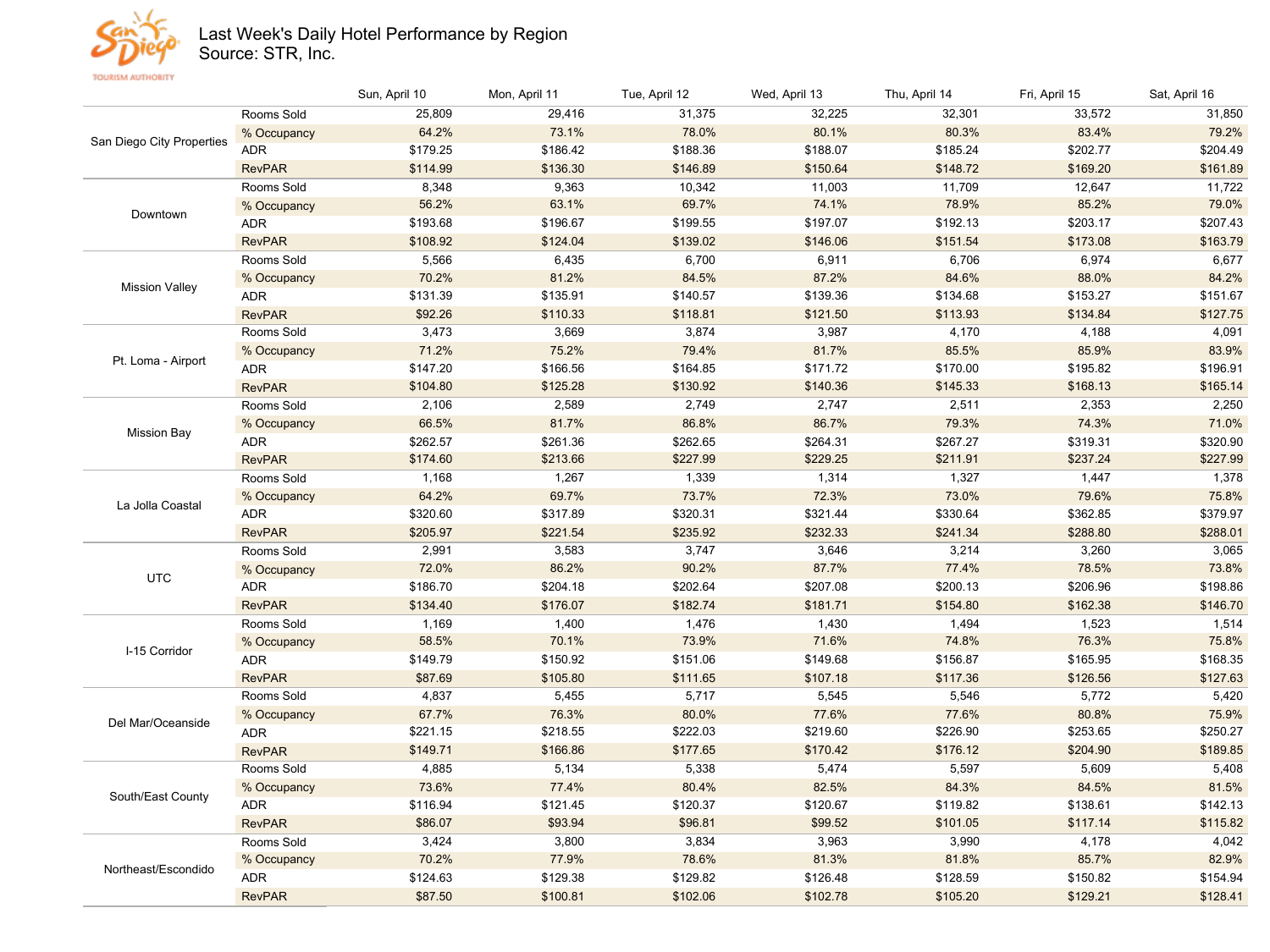

### Day of Week Occupancy and ADR Patterns By Region Week of Apr 10-16, 2022

Weekly min & max noted